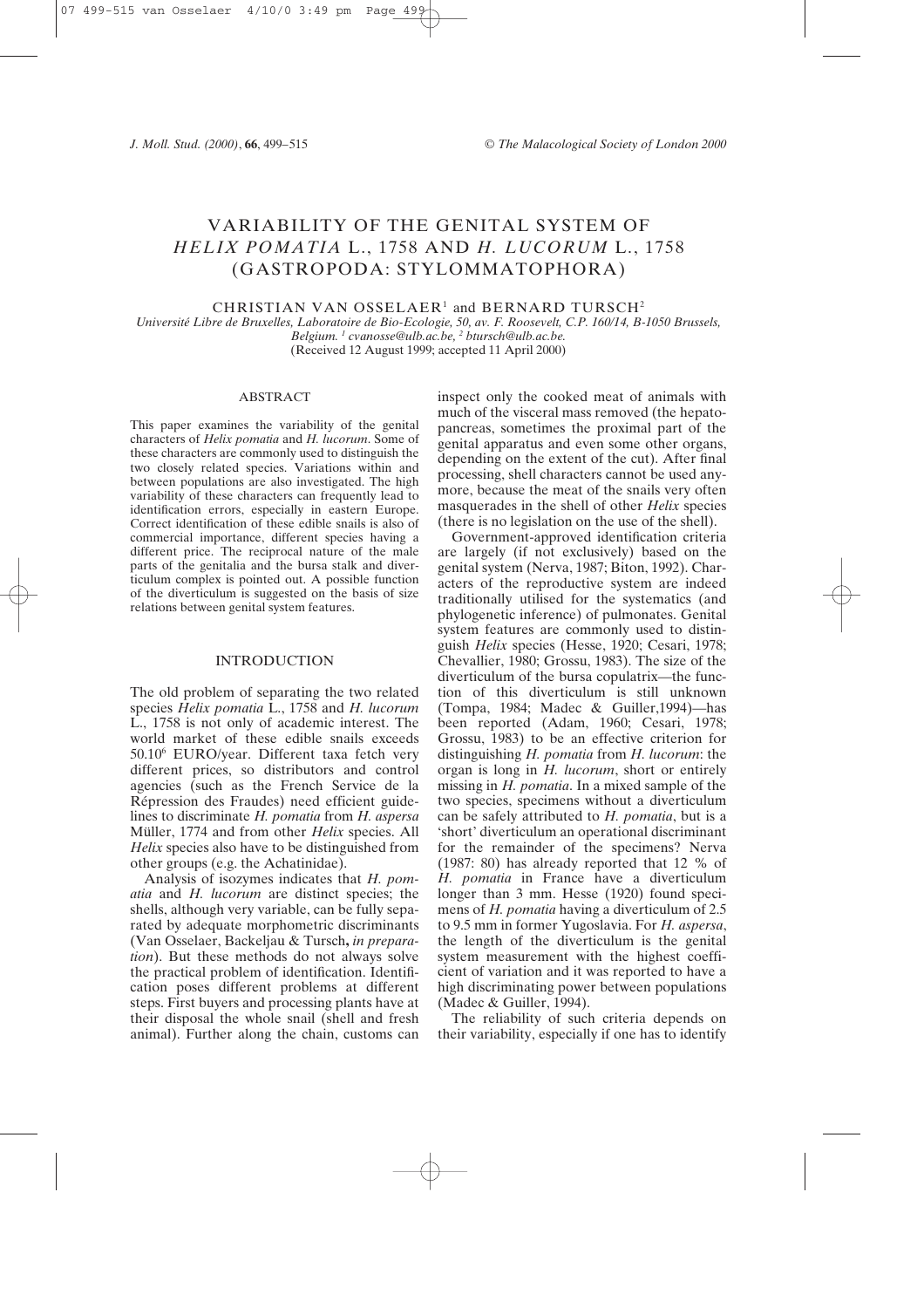specimens collected at different times and in different environments. In spite of the demonstration of seasonal, environmental or physiological variations of reproductive organs in several land snail species (see for example Solem & Christensen, 1984; Emberton, 1985; Bride & Gomot, 1991; Marcos, 1992; Schileyko, Baminger & Stattmann, 1997), the only studies of the variation of the genital system in the genus *Helix* deal with *H. aspersa* (Madec & Guiller, 1993, 1994).

The present study is a biometrical investigation of the variation, and an evaluation of the reliability, of some genital characters of the two closely related species *H. pomatia* and *H. lucorum*.

## MATERIALS AND METHODS

#### *Specimens*

Specimens were collected from populations covering a great part of the distribution area of *H. pomatia* and

*H. lucorum* (Fig. 1). The populations were quite homogeneous, the specimens having been collected from small areas without noticeable gaps in the snails distribution. Some samples were collected in the spring, others in autumn in order to include seasonal variations. Samples are characterised as follows: nearest inhabited locality (Country, code name, month and year of collection, number of specimens measured).

**Helix lucorum** (13 populations, n = 59 specimens): Harmanli (Bulgaria, Bu1, 05/96,  $n = 5$ ), Kila (Greece, Gr5,  $10/95$ ,  $n = 5$ ), Sades (Greece, Gr7,  $10/95$ ,  $n = 5$ ), Paradissos (Greece, Gr10, 10/95,  $n = 5$ ), Lonato (Italy, It1,  $10/95$ , n = 1), Ferrara (Italy, It3,  $10/95$ ,  $n = 5$ ), Fiero a Seve (It15, 10/95,  $n = 4$ ), Constanta (Romania, Ro12, 06/95, n - 4), Iasi (Romania, Ro13, 06/95, n = 4), Iasi (Romania, Ro14, 06/95, n = 5), Afyon (Turkey, Tu1, 05/96,  $n = 5$ ), Inönü (Turkey, Tu2,  $05/96$ , n = 5), Taspinar (Turkey, Tu4,  $05/96$ ,  $n = 5$ ).

*Helix pomatia* (15 populations, n = 79): Chairière (Belgium, Be3, 07/96,  $n = 5$ ), Veliko Tarnovo (Bulgaria, Bu3, 06/96, n - 6), Dol (Bulgaria, Bu4, 06/96, n - 5), Gambsheim (France, Fr1, 07/96, n - 5), Görlitz (Germany, Ge1, 05/95,  $n = 5$ ), Gÿor (Hungary,



**Figure 1.** Geographic distribution of the samples. Black circles: *H. pomatia.* Black triangles (and italic text): *H. lucorum*. Accurate localities are given in 'Material and Methods'.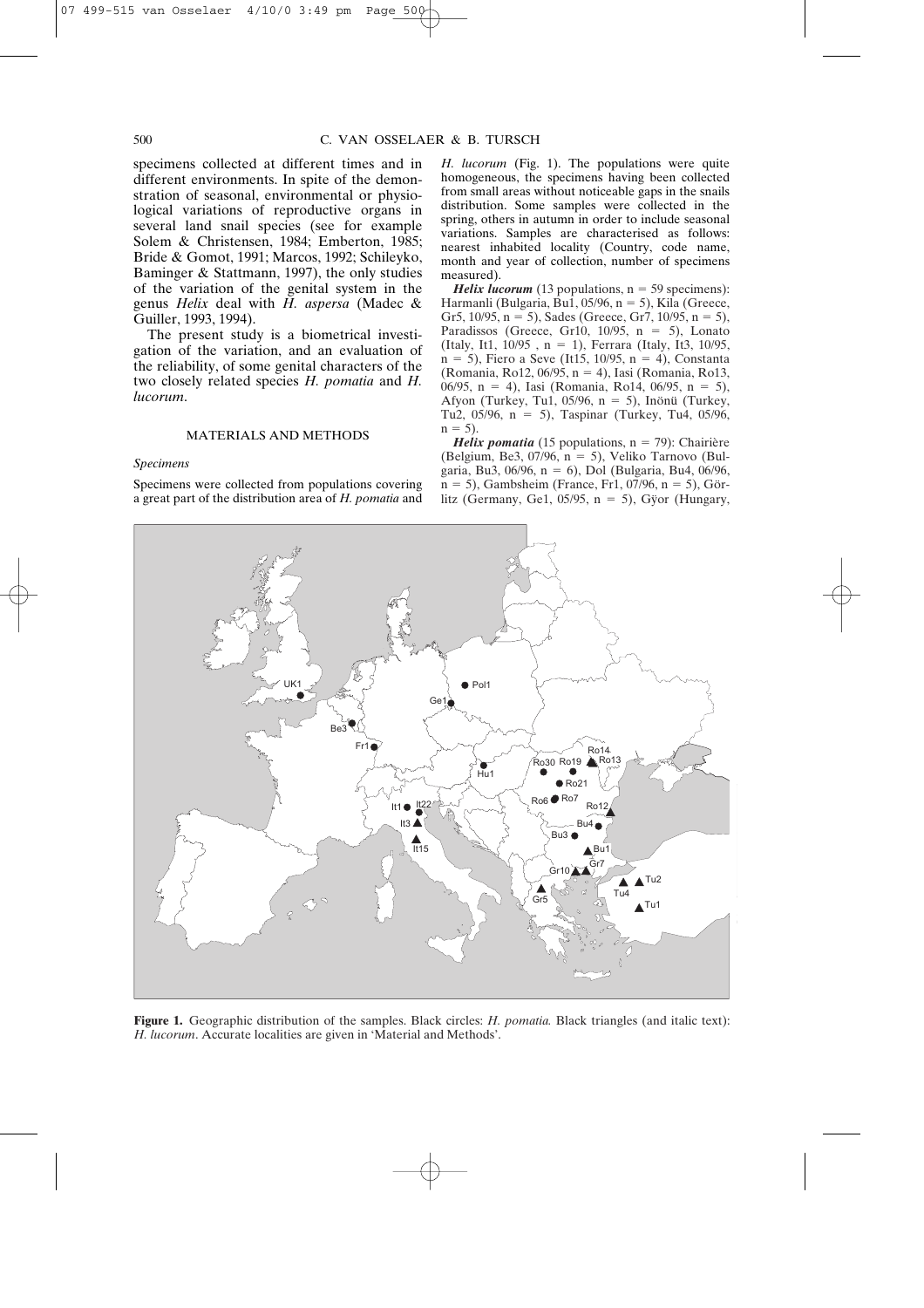Hu1, 06/96, n - 5), Lonato (Italy, It1, 10/95 and 05/96, n - 5), Boara Pisani (Italy, It22, 05/96, n - 5), Rimnicu Vilcea (Romania, Ro6, 06/95, n = 5), Rimnicu Vilcea (Romania, Ro7, 06/95,  $n = 5$ ), Gheorgheni (Romania, Ro19, 06/95, n = 6), Mosna (Romania, Ro21, 06/95, n - 6), Pascruri (Romania, Ro30, 06/95,  $n = 6$ ), Wielichowo (Poland, Pol1, 05/96,  $n = 5$ ), Mickleham (United Kingdom, UK1,  $05/97$ , n = 5).

The specific identity of each of the populations was unambiguously determined by methods (isozymes analysis and shell morphometry) to be described in a separate publication (Van Osselaer *et al.*, *in preparation*).

Live animals brought to the laboratory were reactivated for at least four hours before being killed by several days exposure to –20°C, then stored at –80°C. Specimens were thawed out prior to dissection. Genitalia were then stored in alcohol (70%) for at least one month before measurement. Only fully mature specimens (shell with a reflected lip) were examined.

#### *Genital system measurements*

Various parts of the genital system were measured in water, in a Petri dish placed on graph paper. Organs were drawn out with tweezers until extended, without any convolution (under slight tension). All lengths were then measured to the nearest 0.5 mm. The measurements (mostly corresponding to those of

Madec & Guiller, 1993, 1994) are depicted in Figure 2.

- BCL1: length of the proximal part of the bursa copulatrix duct (from the bursa to the junction of the diverticulum).
- BCL2: length of the distal part of the bursa stalk (from the junction of the diverticulum to the junction of the stalk to the oviduct).
- BCL12: length of the bursa stalk (from the bursa to the junction of the stalk to the oviduct) for specimens with no diverticulum;  $BCL12$  is  $BCL1 + BCL2$ for the other specimens.
- DIVL: length of the bursa copulatrix diverticulum.
- DSL: length of the dart sac.
- EPIL: length of the proximal part of the epiphallus (from the penial retractor muscle to the junction of the flagellum to the vas deferens).
- FLAL: length of the flagellum (from the tip to the junction of the flagellum to the vas deferens).
- PENL: length of the penis (from genital atrium to the penial retractor muscle).
- PRL: length of the penial retractor muscle.
- VAGL: distance from the junction dart sac/vagina to the junction bursa stalk/oviduct-vagina.
- VDL: length of the vas deferens.

The precision and the reproducibility of the measurements of such soft, flexible objects were tested by having the same observer effecting ten repeats (at intervals of several months) on one specimen of *H.*



#### **Figure 2.**

Left. Schematic drawing of an *Helix* reproductive system. **AG**: albumen gland; **BC**: bursa copulatrix (also called gametolytic gland); **BL1** and **BL2**: proximal and distal part of the bursa copulatrix stalk; **D**: diverticulum; **DS**: dart sac; **E**: epiphallus; **F**: flagellum; **GP**: genital pore; **HD**: hermaphrodite duct; **MG**: multifid glands; **OT**: ovotestis; **P**: penis; **PR**: retractor muscle of the penis; **SpOv**: spermoviduct; **V**: vagina; **VD**: vas deferens. Right. Genital system measurements. **BCL1**: length of the proximal part of the bursa copulatrix stalk; **BCL2**: length of the distal part of the bursa stalk; **DIVL**: length of the bursa copulatrix diverticulum; **DSL**: length of the dart sac; **EPIL**: length of the proximal part of the epiphallus (from the penial retractor muscle to the flagellum/vas deferens junction); **FLAL**: length of the flagellum; **PENL**: length of the penis; **PRL**: length of the penial retractor muscle; **VAGL**: length of a part of the vagina: from the free oviduct/bursa copulatrix duct junction to the penioviduct angle; **VDL**: length of the vas deferens.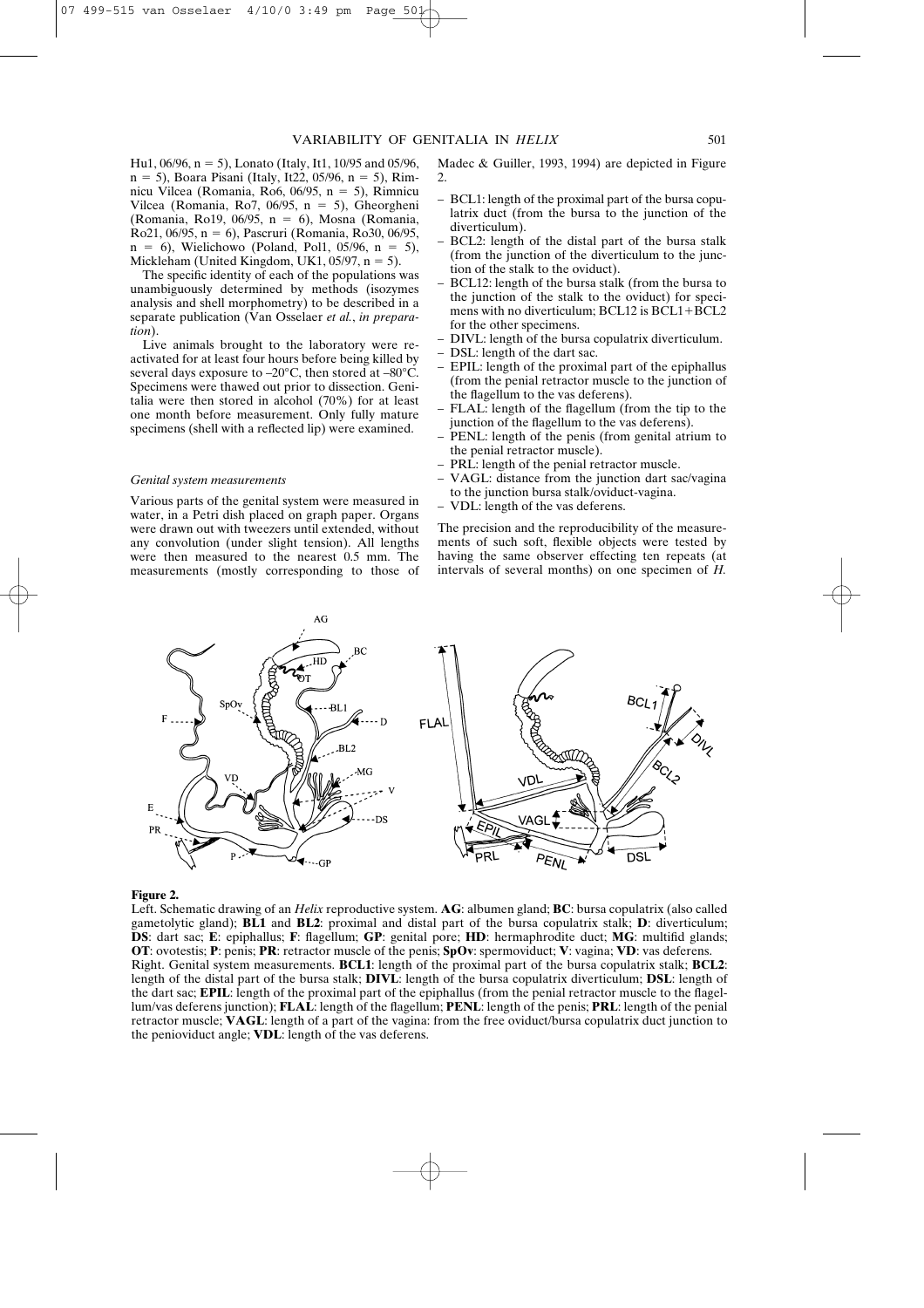*pomatia* and one of *H. lucorum* (see Table 1). The precision (St. Dev., see Table 1) of measurements is better than 1 mm but the maximum deviation is about 2–3 mm. This is most probably due to non-reproducibility in the disposition (extension) of organs, prior to measurement.

#### *Shell measurements*

Two shell measurements, the length (L) and the diameter (D) as defined by Cox (1960, cited by Kohn & Riggs, 1975) (see Fig. 3) were taken to the nearest 0.05 mm with a digital display calliper. The reproducibility of the measurements (see Table 1) was tested by effecting ten repeats (at intervals of several months) on one specimen of *H. pomatia* and one of *H. lucorum*.



**Figure 3.** Schematic draw of a *Helix* shell. The length (**L**) and the diameter (D) are defined perpendicular and parallel to the coiling axis.

#### *Data analysis*

Analyses were effected on either raw measurements, ratios of raw measurements, or ratios of measurements to shell size (L or D). Because several specimens of *H. pomatia* had no diverticulum, two different sets of data were utilised:

Data Set A includes BCL1 and BCL2. It cannot be used for specimens without diverticulum (which are known to be *H. pomatia* and in which BCL1 and BCL2 cannot be determined).

Data Set B includes all specimens and uses BCL12 (instead of BCL1 and BCL2). Specimens without diverticulum are given a null value for DIVL. All statistical analyses were performed with the program STATISTICA<sup>(5.1)</sup>.

# RESULTS

#### *Correlations*

The mean shell length (L) was not significantly different for our samples of the two species (*H. pomatia*: 38.80 mm; *H. lucorum*: 37.96 mm, t-test:  $p = 0.18$ , not significant). In contrast, the mean diameter (D) differed statistically (*H. pomatia*: 37.81 mm; *H. lucorum*: 40.29 mm, t-test:  $p<0.001$ ) but the overlap of distributions was too large to allow clear-cut separation.

No important correlation was found between genital characters measurements (maximum:  $r = 0.72$ , see Table 2). Genitalia measurements of specimens of *H. pomatia* or *H. lucorum* showed no substantial (maximum:  $r = 0.61$ , see Table 2) correlation with the shell measurements L and D, suggesting that the genital measurements vary independently of the shell

**Table 1.** Precision and reproducibility of measurements. Ten repeats of measurements of genitalia and shell on one specimen of each species. (see Materials and Methods). C.V. is the coefficient of variation (this is the standard deviation expressed as a percentage of the mean - St. Dev. \* 100/Mean).

|                    | FLAL | EPIL | PRL   | PENL | DSL  | <b>VDL</b> | BCL <sub>2</sub> | BCL <sub>1</sub> | DIVL | VAGL |       | D     |
|--------------------|------|------|-------|------|------|------------|------------------|------------------|------|------|-------|-------|
| H. lucorum JD-0768 |      |      |       |      |      |            |                  |                  |      |      |       |       |
| Min. (mm)          | 68.0 | 6.0  | 6.5   | 17.0 | 9.0  | 34.0       | 29.0             | 41.0             | 22.0 | 9.0  | 41.17 | 45.80 |
| $Max.$ (mm)        | 71.0 | 8.0  | 8.5   | 20.5 | 11.0 | 36.0       | 33.0             | 42.0             | 25.0 | 11.5 | 41.39 | 46.00 |
| $Max-Min.$ (mm)    | 3.0  | 2.0  | 2.0   | 3.5  | 2.0  | 2.0        | 4.0              | 1.0              | 3.0  | 2.5  | 0.22  | 0.20  |
| Mean (mm)          | 70.4 | 6.9  | 7.7   | 18.9 | 10.4 | 35.0       | 30.5             | 41.5             | 23.9 | 10.2 | 41.23 | 45.90 |
| St. Dev. (mm)      | 0.89 | 0.66 | 0.68  | 1.18 | 0.58 | 0.74       | 1.38             | 0.42             | 0.77 | 0.72 | 0.06  | 0.06  |
| C.V. (%)           | 1.26 | 9.61 | 8.81  | 6.24 | 5.61 | 2.12       | 4.52             | 1.00             | 3.21 | 6.98 | 0.15  | 0.13  |
| H. pomatia JD-0368 |      |      |       |      |      |            |                  |                  |      |      |       |       |
| $Min.$ ( $mm$ )    | 56.0 | 5.0  | 17.0  | 16.5 | 7.0  | 28.0       | 26.0             | 29.0             | 14.0 | 7.0  | 32.38 | 31.15 |
| $Max.$ (mm)        | 58.0 | 6.0  | 19.0  | 18.0 | 7.5  | 31.0       | 28.0             | 30.5             | 16.0 | 8.0  | 32.55 | 31.32 |
| $Max-Min.$ (mm)    | 2.0  | 1.0  | 2.0   | 1.5  | 0.5  | 3.0        | 2.0              | 1.5              | 2.0  | 1.0  | 0.17  | 0.17  |
| Mean (mm)          | 57.3 | 5.5  | 18.00 | 17.2 | 7.2  | 29.9       | 27.2             | 29.9             | 15.0 | 7.1  | 32.48 | 31.20 |
| St. Dev. (mm)      | 0.74 | 0.35 | 0.63  | 0.51 | 0.25 | 0.85       | 0.60             | 0.42             | 0.52 | 0.32 | 0.05  | 0.05  |
| C.V. (%)           | 1.30 | 6.31 | 3.51  | 2.96 | 3.45 | 2.84       | 2.21             | 1.39             | 3.47 | 4.48 | 0.16  | 0.16  |
|                    |      |      |       |      |      |            |                  |                  |      |      |       |       |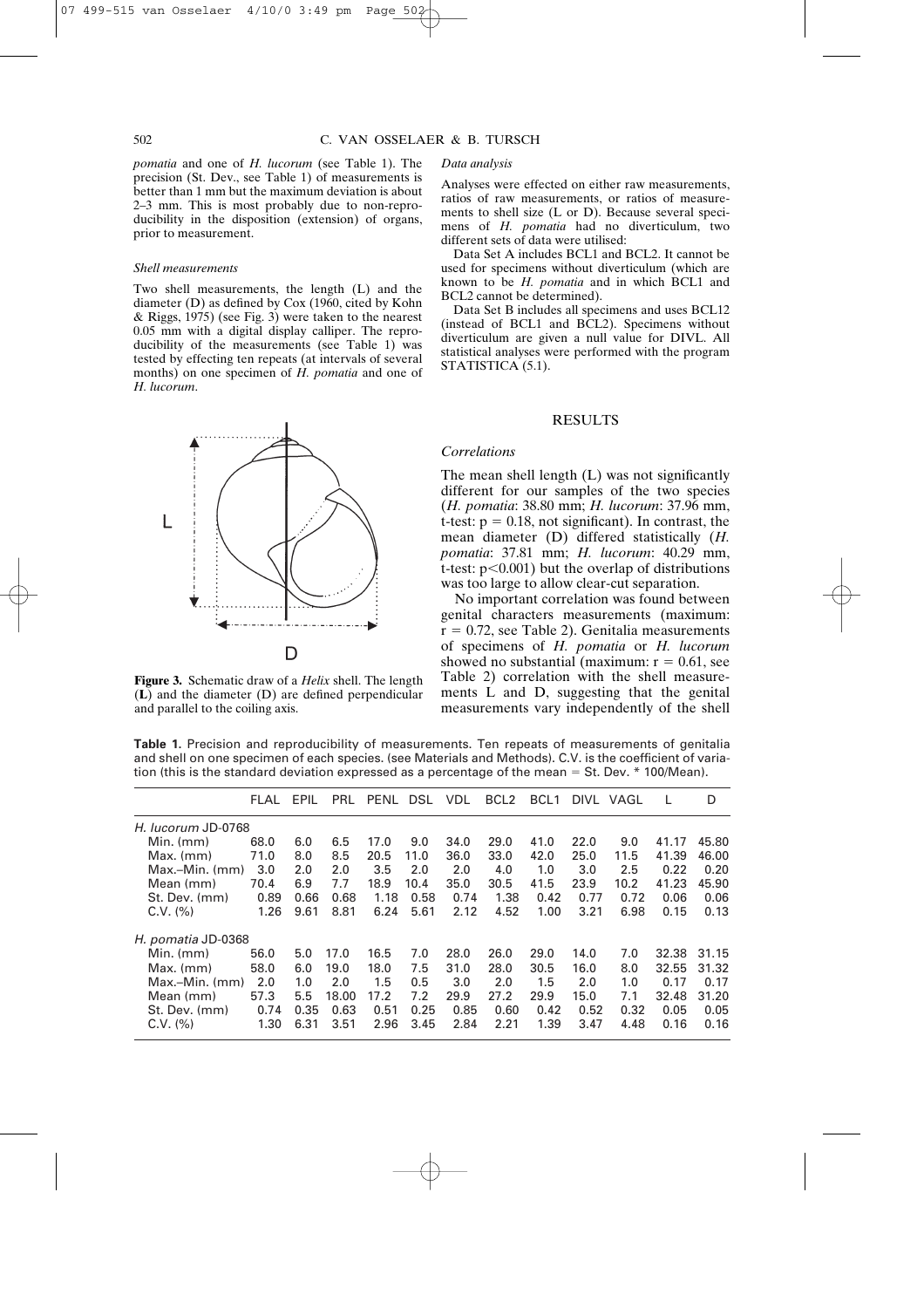| $0.59***$<br>$0.29*$<br>$0.40**$<br>$0.38**$<br><b>BCL2</b> (1)<br>0.20<br>0.27<br>BCL <sub>2</sub><br>$0.59***$<br>$0.46***$<br>$0.72***$<br><b>BCL2</b> (2)<br>$0.29*$<br>0.14<br>$-0.008$<br>0.15<br><b>BCL1</b> (1)<br>0.05<br>0.18<br>$-0.09$<br>$-0.03$<br>$-0.14$<br>$-0.04$<br>BCL <sub>1</sub><br>$0.57***$<br>$0.42***$<br><b>BCL1(2)</b><br>0.10<br>$0.28*$<br>0.12<br>0.11<br>0.14<br>0.12<br>$-0.27*$<br>$-0.25$<br>$0.64***$<br><b>DIVL (1)</b><br>$-0.15$<br>$-0.27*$<br>$-0.13$<br>$-0.04$<br>DIVL<br>$0.72***$<br>$0.38**$<br>DIVL(2)<br>0.25<br>0.21<br>$0.57**$<br>$0.53***$<br>0.05<br>$-0.04$<br>0.12<br>0.08<br>$0.22*$<br>$0.29**$<br>$0.34*$<br>$0.35*$<br>0.11<br>VAGL(1)<br>0.18<br>0.17<br>VAGL<br>$0.45***$<br>$0.38**$<br>$0.47***$<br>$0.44***$<br>$0.50***$<br>$0.32*$<br>$0.31*$<br>VAGL(2)<br>0.07<br>$-0.0009$<br>$0.36***$<br>0.11<br>$0.44***$<br>$0.34***$<br>$0.53***$<br>$0.48***$<br>$0.29*$<br>$0.30**$<br>L(1)<br>0.17<br>$-0.06$<br>$0.42***$<br>L(2)<br>$0.42***$<br>0.25<br>$0.30*$<br>$0.48***$<br>$0.61***$<br>$0.38**$<br>0.13<br>$-0.08$<br>0.23<br>$0.36***$<br>$0.29**$<br>D(1)<br>$0.31**$<br>$0.37***$<br>$0.35**$<br>0.17<br>$-0.03$<br>0.20<br>$-0.07$<br>0.04<br>$0.57***$<br>$0.41***$<br>$0.43***$<br>$0.56***$<br>D(2)<br>0.15<br>0.06<br>0.08<br>0.21<br>0.24<br>$0.28*$ | <b>PRL (2)</b><br><b>PENL (1)</b><br><b>PENL (2)</b><br><b>DSL</b> (1)<br>DSL (2)<br>VDL(1)<br>VDL(2) | $-0.11$<br>$-0.16$<br>$0.42***$<br>$0.43***$<br>0.13<br>0.03<br>$0.32**$<br>0.01<br>$0.30*$<br>$0.27*$<br>$0.47***$<br>$0.22*$<br>$0.30*$<br>0.08 | 0.22<br>PENL<br>0.04<br>$0.26*$<br>$0.23*$<br>$0.51***$<br>$-0.24$<br>$0.27*$<br>$0.67***$<br>$0.49***$<br>$-0.03$ | <b>DSL</b><br>$0.27*$<br>$0.38**$ | VDL |  |  |  |  | $0.77***$<br>$0.75***$ |
|--------------------------------------------------------------------------------------------------------------------------------------------------------------------------------------------------------------------------------------------------------------------------------------------------------------------------------------------------------------------------------------------------------------------------------------------------------------------------------------------------------------------------------------------------------------------------------------------------------------------------------------------------------------------------------------------------------------------------------------------------------------------------------------------------------------------------------------------------------------------------------------------------------------------------------------------------------------------------------------------------------------------------------------------------------------------------------------------------------------------------------------------------------------------------------------------------------------------------------------------------------------------------------------------------------------------------------------|-------------------------------------------------------------------------------------------------------|---------------------------------------------------------------------------------------------------------------------------------------------------|--------------------------------------------------------------------------------------------------------------------|-----------------------------------|-----|--|--|--|--|------------------------|
|--------------------------------------------------------------------------------------------------------------------------------------------------------------------------------------------------------------------------------------------------------------------------------------------------------------------------------------------------------------------------------------------------------------------------------------------------------------------------------------------------------------------------------------------------------------------------------------------------------------------------------------------------------------------------------------------------------------------------------------------------------------------------------------------------------------------------------------------------------------------------------------------------------------------------------------------------------------------------------------------------------------------------------------------------------------------------------------------------------------------------------------------------------------------------------------------------------------------------------------------------------------------------------------------------------------------------------------|-------------------------------------------------------------------------------------------------------|---------------------------------------------------------------------------------------------------------------------------------------------------|--------------------------------------------------------------------------------------------------------------------|-----------------------------------|-----|--|--|--|--|------------------------|

**Table 2.** Coefficients of correlation between measurements. (1): *H. pomatia*, (2): *H. lucorum.* \*\*\* p< 0.001, \*\* p< 0.01, \* p< 0.05.

 $\oplus$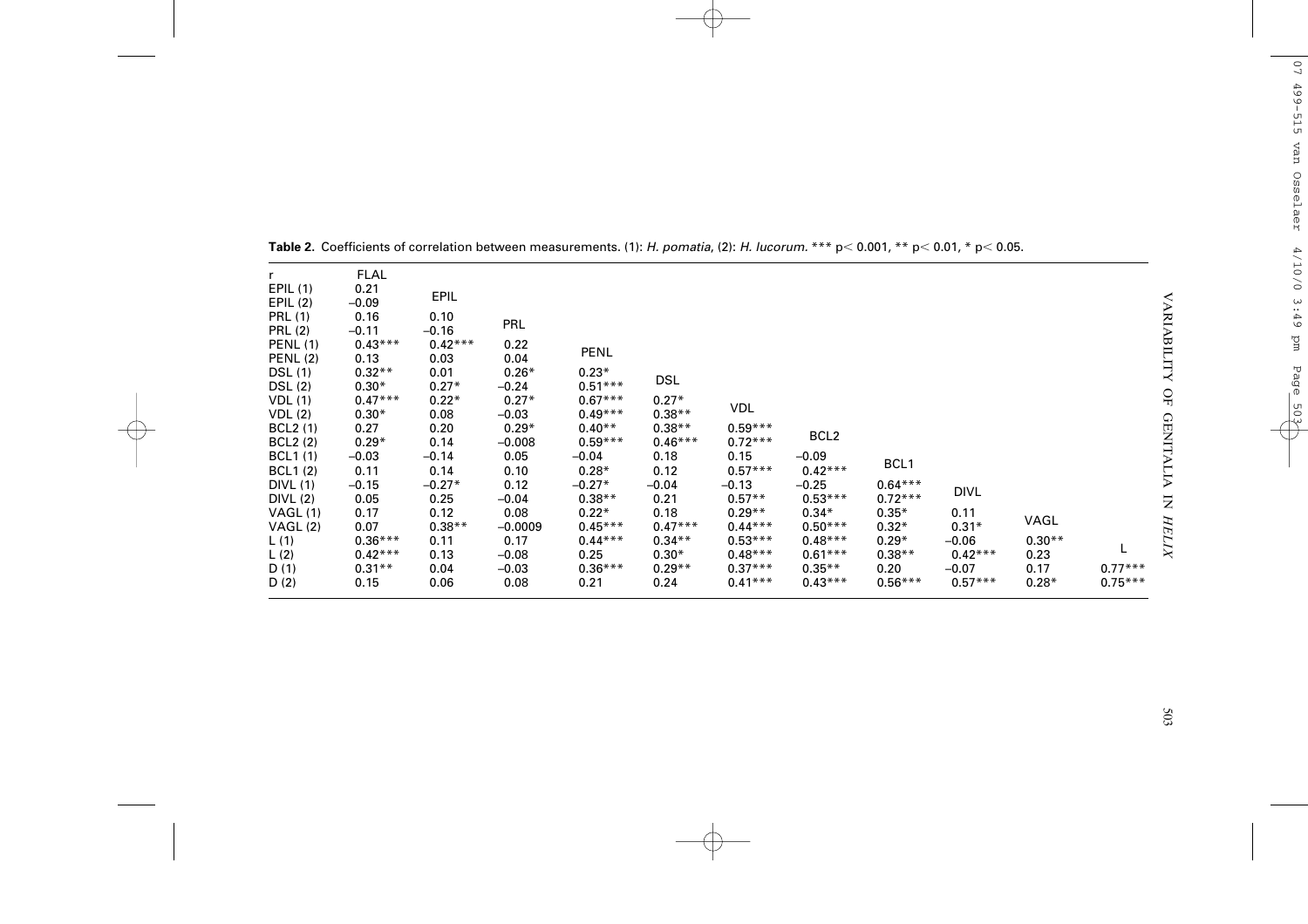size. In all cases, the possibility of non linear correlation was considered but none was found.

# *Discrimination power of genital system measurements*

Does the genital system allow distinguishing unambiguously *H. pomatia* from *H. lucorum*, as it is commonly admitted (Cesari, 1978; Chevallier, 1980; Grossu, 1983) ?

The mean values of FLAL, EPIL, DSL, VDL, BCL1, BCL2, DIVL, VAGL were statistically different for the two species (t-test,  $p < 0.001$ excepted for VDL for which  $p < 0.01$ ) (see Table 3). But for all these variables, the overlap of the values was always considerable, as shown by the standard deviations (see Table 3). Similar results were obtained if the variables were size-standardised by dividing them by a shell measurement (not illustrated).

Several multivariate analyses by PCA and UPGMA (these methods do not postulate *a priori* categories) were performed on raw genitalia data, ratios of raw data, raw data divided by the length or the diameter of the shell and even on mixtures of raw data and ratios. All attempts gave similar, inconclusive results. In the best cases, the membership of many specimens was unclear.

To distinguish *H. lucorum* from *H. pomatia*, Biton (1992) has proposed the following discriminant equation (with standardised coefficients):

 $Y = 0.495 * BCL1/BCL2 + 0.547 * DIVL +$  $0.180 * EPIL$ 

where  $Y < 0$  for *H. pomatia* and  $Y > 0$  for *H. lucorum*. The function can be applied only to the specimens of *H. pomatia* which possess a diverticulum (BCL1 and BCL2 cannot be determined on the others).

When applied to our sample, this equation did indeed give a bimodal distribution (see Fig. 4). If one checked the fate of previously identified snails, 5 (9.61 %) of 52 incorporated specimens of *H. pomatia* (those having a diverticulum) and 5 (8.62 %) of 58 specimens of *H. lucorum* (the single specimen from locality It1 was discarded in the multivariate analyses) were incorrectly classified. But if one should use the equation to separate unidentified snails, then all specimens in the zone of overlap will remain of doubtful status. These amounted to 54.54 % of the total number of specimens (for details, see Table 4). These calculations were made on individual values and not on the classes of the histogram (Fig. 4), to make the overlap insensitive to the number of classes. This percentage is similar to that observed in the histogram given by Biton (1992).

It was noticed that the root proposed by Biton (1992) was highly correlated ( $r^2 = 78.55$  $\%$ , p  $\leq 0.0001$ ) with the length of the diverticulum (which has the largest standardised coefficient).

Using only the length of the diverticulum, the overlap zone for DIVL was constituted by 39.09 % of the total number of specimens (for details, see Table 4) (in the frequency histogram of DIVL [see Fig. 5], one specimen *H. pomatia*  $[DIVL = 24$  mm] appeared to be aberrant and has been disregarded for the calculation of the

**Table 3.** Comparison of genital system measurements. (1): *H. pomatia*, (2): *H. lucorum.* DIVL(a) incorporates all specimens of *H. pomatia* and null values are given to specimens lacking a diverticulum. DIVL(b) incorporates only the specimens of *H. pomatia* possessing a diverticulum. \*\*\*: =  $p < 0.001$ ,  $**: p < 0.01$ , N.S.: not significant. C.V. is the coefficient of variation.

|                   | Mean (mm) |       | t        | n<br>p |     |     | St. Dev. (mm) | CV(%) |        |       |
|-------------------|-----------|-------|----------|--------|-----|-----|---------------|-------|--------|-------|
|                   | (1)       | (2)   |          |        | (1) | (2) | (1)           | (2)   | (1)    | (2)   |
| <b>FLAL</b>       | 64.15     | 71.78 | $-3.61$  | ***    | 79  | 59  | 9.57          | 15.20 | 14.92  | 21.17 |
| EPIL              | 5.77      | 6.95  | $-4.42$  | $***$  | 79  | 59  | 1.34          | 1.79  | 23.22  | 25.75 |
| PRL               | 11.92     | 14.12 | $-1.79$  | N.S.   | 76  | 51  | 4.80          | 8.98  | 40.27  | 63.60 |
| <b>PENL</b>       | 19.68     | 18.86 | 1.53     | N.S.   | 79  | 59  | 3.12          | 3.07  | 15.85  | 16.28 |
| <b>DSL</b>        | 8.57      | 11.03 | $-9.64$  | ***    | 79  | 59  | 1.18          | 1.81  | 13.77  | 16.41 |
| <b>VDL</b>        | 36.59     | 33.68 | 2.80     | $***$  | 79  | 58  | 5.78          | 6.31  | 15.80  | 18.73 |
| BCL <sub>2</sub>  | 37.54     | 38.85 | $-0.72$  | N.S.   | 52  | 59  | 8.08          | 10.74 | 21.52  | 27.64 |
| BCL <sub>1</sub>  | 18.14     | 29.91 | $-9.80$  | ***    | 52  | 59  | 6.02          | 6.55  | 33.19  | 21.90 |
| BCL <sub>12</sub> | 56.07     | 68.75 | $-6.10$  | ***    | 79  | 59  | 9.63          | 14.76 | 17.17  | 21.47 |
| DIVL (a)          | 3.78      | 18.18 | $-16.51$ | ***    | 79  | 59  | 4.62          | 5.62  | 122.22 | 30.91 |
| DIVL (b)          | 5.74      | 18.18 | $-12.65$ | ***    | 52  | 59  | 4.60          | 5.62  | 80.14  | 30.91 |
| VAGL              | 8.37      | 10.36 | $-4.40$  | ***    | 79  | 59  | 2.03          | 3.27  | 24.25  | 31.56 |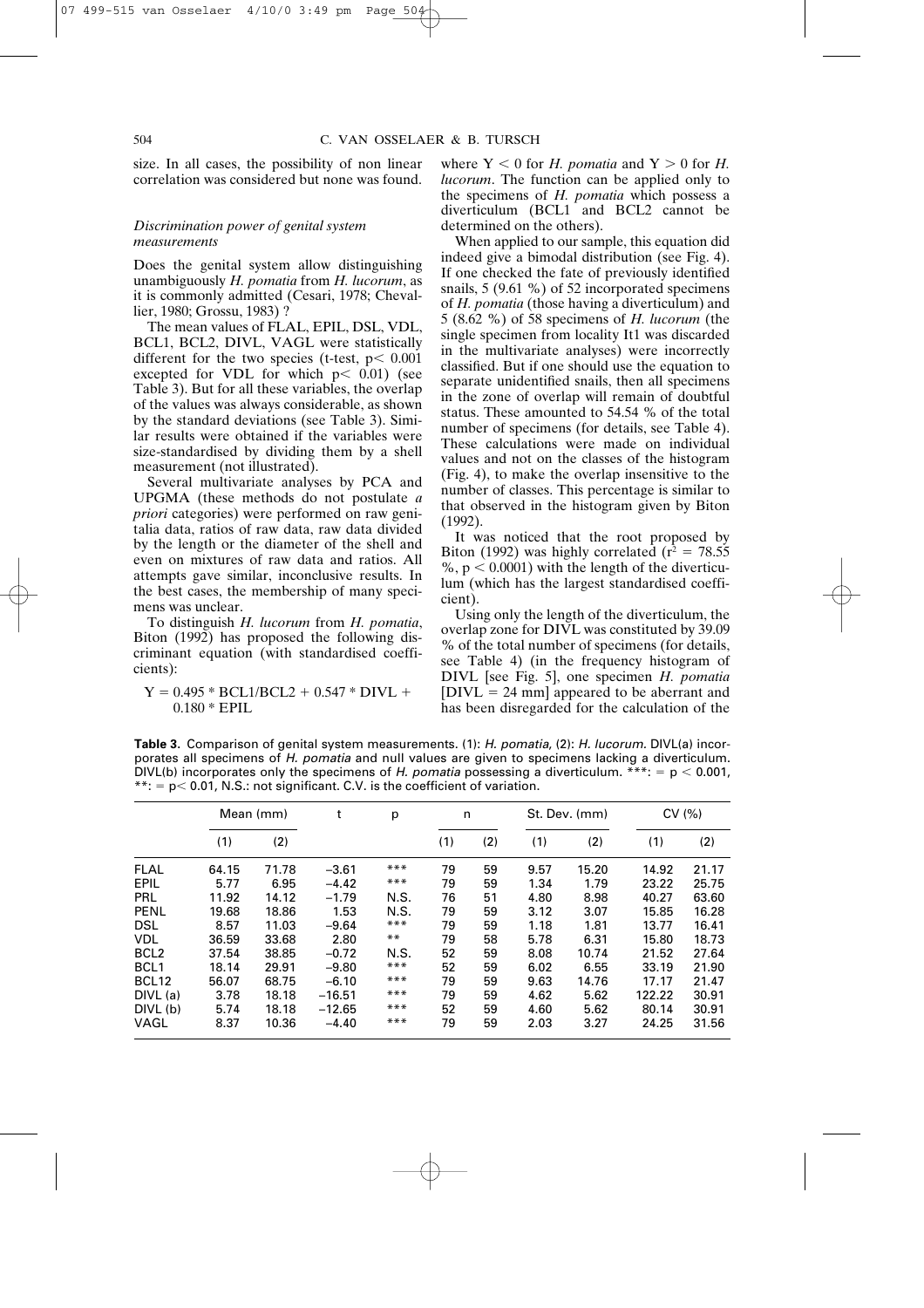

**Figure 4.** Histogram of the root proposed by Biton (1992) to discriminate *H. pomatia* (white columns) and *H. lucorum* (black columns) and applied to our samples (after centring and reduction).  $Y = 0.495 * BCL1/BCL2$  $+ 0.547 * DIVL + 0.180 * EPIL$  (standardised coefficients).

**Table 4.** Comparison of the performance of different separation methods on specimens with diverticulum.

|                                              | % of all specimens<br>in overlap zone | % of all H. pomatia<br>in overlap zone | % of all H. lucorum<br>in overlap zone |
|----------------------------------------------|---------------------------------------|----------------------------------------|----------------------------------------|
| All specimens included                       |                                       |                                        |                                        |
| <b>BITON's equation</b>                      | 54.54                                 | 38.46                                  | 68.96                                  |
| Diverticulum alone                           | 64.86                                 | 44.23                                  | 83.05                                  |
| Equation (2)                                 | 19.01                                 | 15.38                                  | 22.41                                  |
| One aberrant specimen of H. pomatia excluded |                                       |                                        |                                        |
| <b>BITON's equation</b>                      | 42.20                                 | 37.25                                  | 46.55                                  |
| Diverticulum alone                           | 39.09                                 | 43.14                                  | 35.59                                  |
| Equation (2)                                 | 18.35                                 | 13.72                                  | 22.41                                  |

overlap between the two species). On our samples, this measurement alone thus performed at least as well as (and possibly better than) Biton's equation.

When discriminant analyses of raw data were performed on our samples, data sets A and B (see Data analysis) gave similar results and revealed a significant difference between the two species under consideration (Chi-square test,  $p<0.001$ ). Only one root was extracted in all cases submitted to the analysis (this is always the case when discriminating only two groups). With standardised coefficients, it is:

 $Root = 0.235 * FLAL + 0.181 * EPIL - 0.073 *$ PENL +  $0.524 * DSL - 0.637 * VDL - 0.022 *$  $BCL2 + 0.276 * BCL1 + 0.668 * DIVL - 0.075$  $* \text{VAGL}$ . (1)

With raw coefficients it is:

 $Root = 0.018 * FLAL + 0.116 * EPIL - 0.024 *$ PENL +  $0.333 * DSL - 0.105 * VDL - 0.002 *$  $BCL2 + 0.044 * BCL1 + 0.129 * DIVL - 0.028$  $* \text{VAGL}$ . (2)

Raw coefficients are also given here because they allow comparison with other samples, of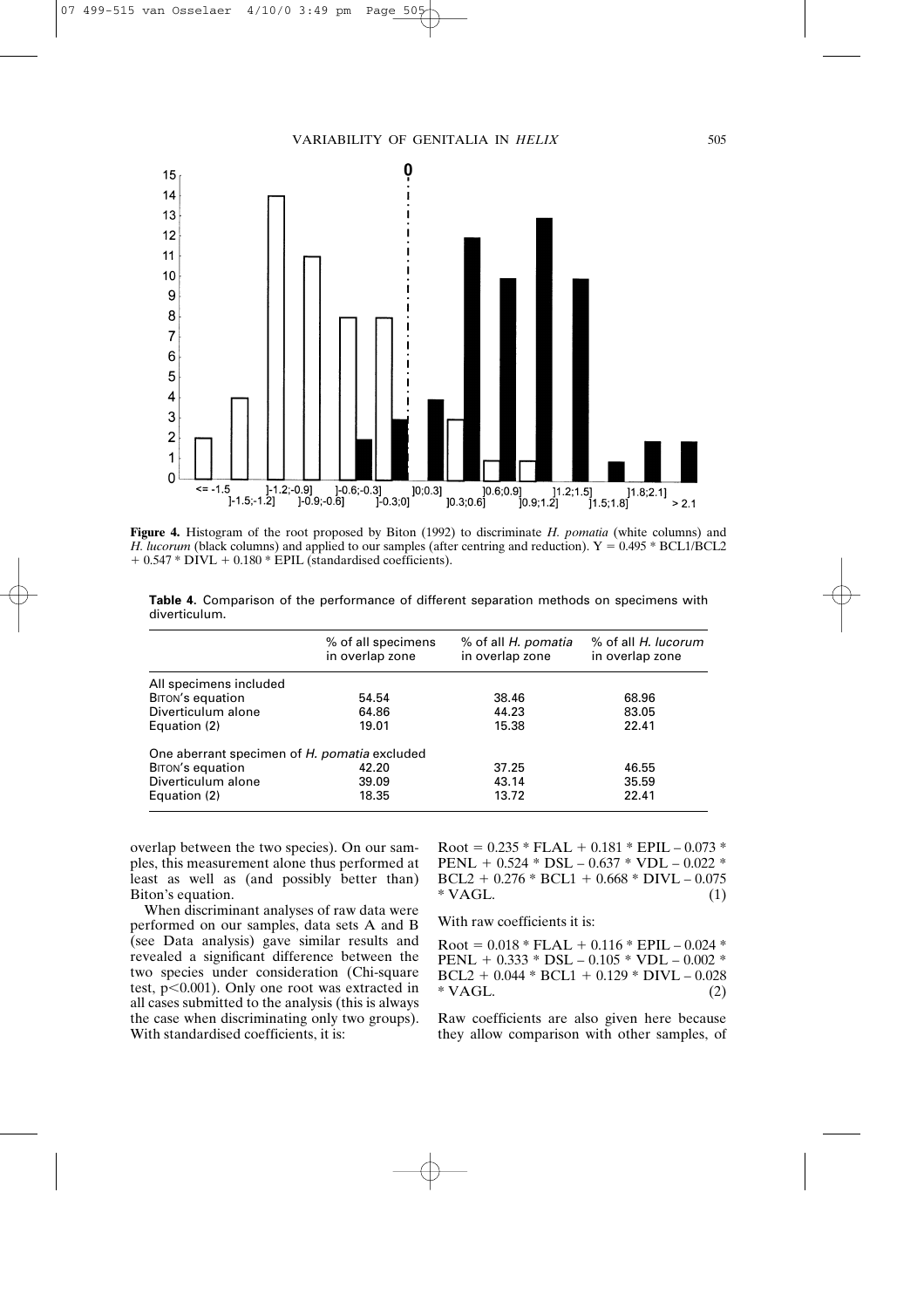different composition (and possibly with a different barycentre).

If the analysis incorporated the specimens of *H. pomatia* lacking a diverticulum (34.18% of our sample of this species), their null value would of course decrease the mean of DIVL for *H. pomatia* (see Table 3). The distance between the two species was therefore increased for this variable but this did not improve the separation (on overlap or on misclassified specimens). Using BCL12 instead of BCL1 and BCL2 led to a less efficient discrimination (not illustrated).

When applied to our sample, the root of the discriminant based on raw measurements also gave a bimodal distribution (Fig. 6). One should note that the discriminant root (eq. 1) has a 'critical value' (this is the intersection of the fitted normal distributions of the two groups and



**Figure 5.** Histogram of the length of the diverticulum (DIVL) of *H. pomatia* (white columns) and *H. lucorum* (black columns). Individuals devoid of diverticulum ( $DIVL = 0$ ,  $n = 27$ ) are indicated in grey.



**Figure 6.** Histogram of the root discriminating *H. pomatia* (white columns) and *H. lucorum* (black columns)*.* Root (standardised coefficients) =  $0.235 * FLAL + 0.181 * EPIL - 0.073 * PENL + 0.524 * DSL - 0.637 * VDL$  $-0.022 * BCL2 + 0.276 * BCL1 + 0.668 * DIVL - 0.075 * VAGL.$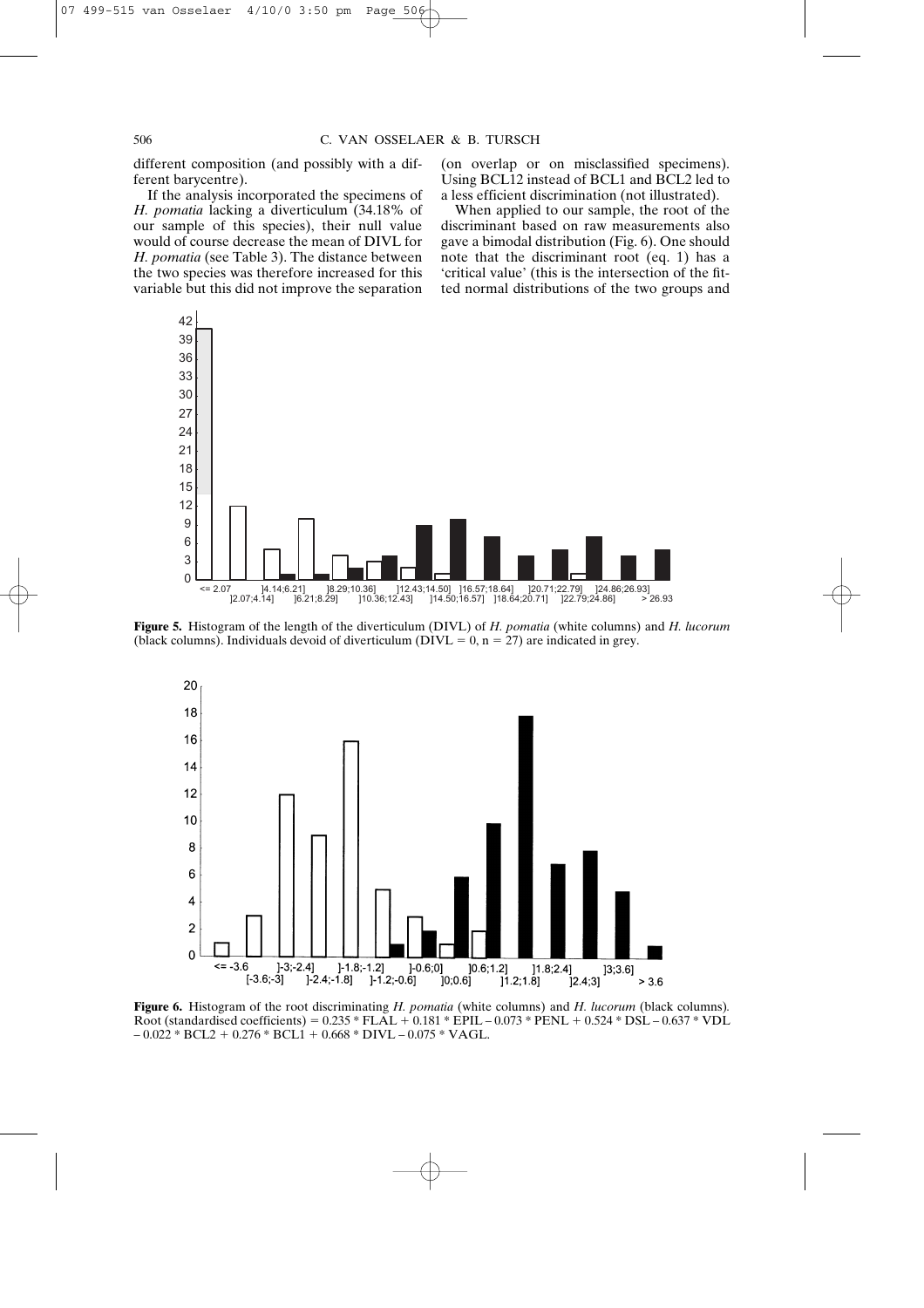is used as the limit for misclassified specimens, see for example Johnson & Wichern, 1988) of – 0.12 (not 0). One misclassified specimen of *H. lucorum* is added if one takes the 'critical value' as 0. If one checked the fate of previously identified snails, then 3 of 52 (5.77  $\%$ ) incorporated specimens of *H. pomatia* and 2 of 58 (3.45 %) specimens of *H. lucorum* were misclassified. But if one used the equation to separate unidentified snails, all specimens in the zone of overlap remained of doubtful status. These amounted to 19.01 % of the total number of specimens (for details, see Table 4).

These figures were a marked improvement over those obtained by the method of Biton (1992), reported here above. This was probably due to the inclusion of more parameters in the analysis but a fully objective comparison of the two methods was not possible because we are dealing here with a different sample. Equation (2) seems also to be the least sensitive to the presence of aberrant specimens (see Table 4).

The efficiency of the methods (for identifying individual snails) did indeed vary with the origin of the specimens. All the specimens in the overlap zone of the histogram (Fig. 6) originated from countries where both species are present (Greece, Romania, Bulgaria and Italy). 5.88% (5/85) of all specimens from these countries were misclassified. This included 7.15%

(3/42) of all *H. pomatia* and 4.65% (2/43) of all *H. lucorum*. The zone of overlap (doubtful cases) included 35.29% of the total sample, consisting of 35.29% (11/42) of all *H. pomatia* and 26.19% (19/43) of all *H. lucorum*. So, a discrimination based upon genital system measurements was not reliable in well over 40% of all cases. This figure was still higher if the sample came only from Romania and Bulgaria. In contrast, if the specimens from Romania and Bulgaria were removed from our sample, separation was total.

As stated above, analyses of individual specimens in our total sample by methods that do not postulate *a priori* categories (PCA, UPGMA) invariably led to largely overlapping groups (such Fig. 7). In contrast, when applied to centroids of populations samples, these methods yielded a clear-cut discrimination (the two species were separated along axis 1, see Fig. 8). This indicated that the problems met in the analyses of individuals snails stemmed from intrapopulation variability (now suppressed). In practice, this approach was restricted to samples representing populations (we have never collected the two species together, with the exception of one single specimen of *H. lucorum* found with a large population of *H. pomatia* at Lonato [It1]).



**Figure 7.** Projection of the individuals of the populations used for the principal component analysis on centroids (see Fig. 8). Minimum convex polygons are given instead of individuals for the sake of clarity. Solid polygons: populations of *H. pomatia*. Dotted polygons: populations of *H. lucorum*.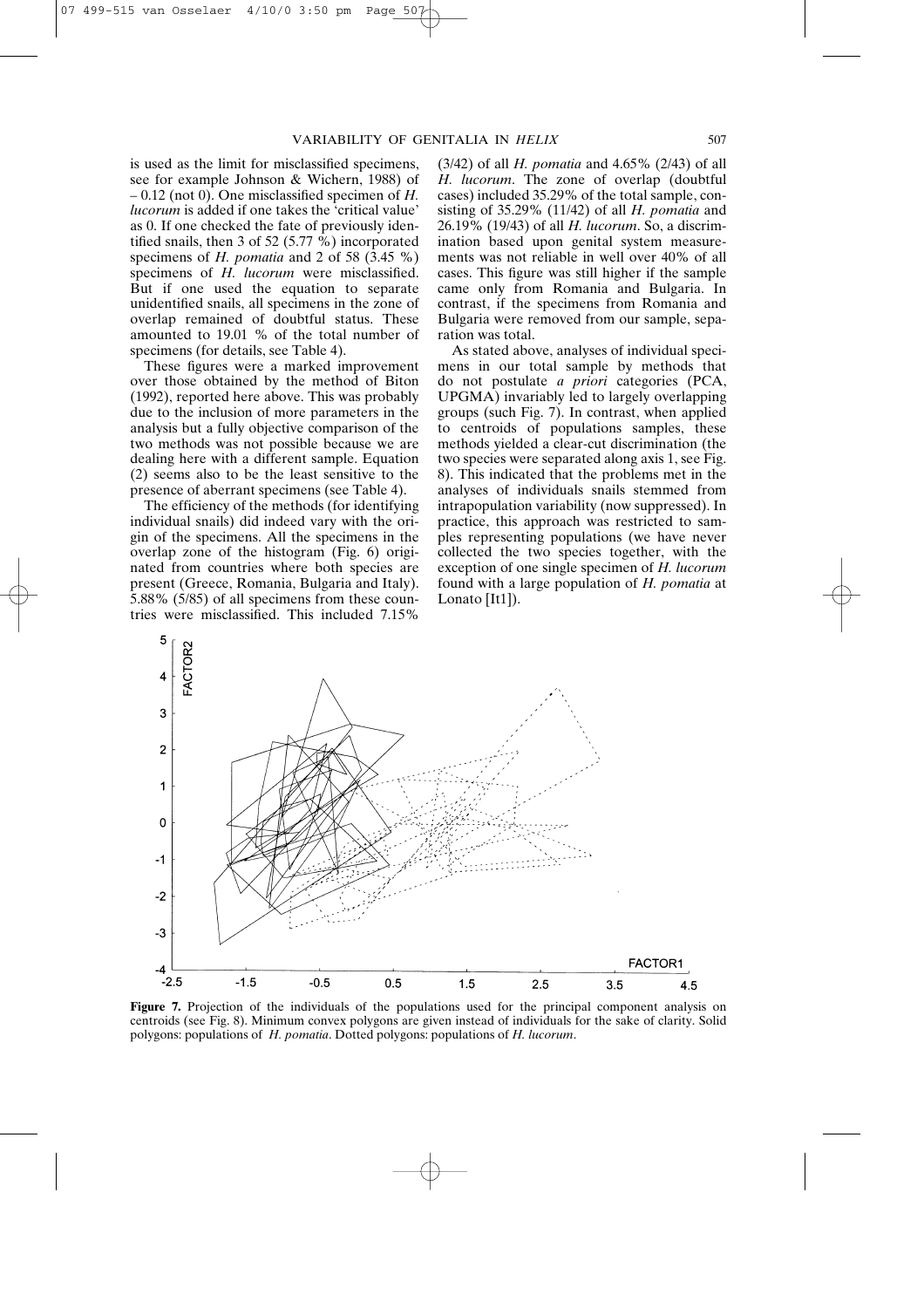

**Figure 8.** Principal component analysis on centroids of all populations (Varimax). Data set B (see text: Data Analysis). Open circles: *H. pomatia*; Black squares: *H. lucorum*. Variables : FLAL, EPIL, PENL, DSL, VDL, BCL12, DIVL, VAGL. Factor 1 (48.15 % of the total variance) =  $0.127 * FLAL + 0.193 * EPIL - 0.014 *$ PENL + 0.248\*DSL – 0.037045\*VDL + 0.206 \* BCL12 + 0.248 \* DIVL + 0.220 \* VAGL. Factor 2 (24.66 % of the total variance) =  $0.079 * FLAL - 0.017 * EPIL + 0.458 * PENL - 0.044 * DSL + 0.471 * VDL + 0.148 *$  $BCL12 - 0.192 * DIVL + 0.006 * VAGL.$ 

# *Relative size of genital organs*

For all specimens of *H. pomatia* possessing a diverticulum and for all *H. lucorum,* the diverticulum (DIVL) was always shorter than the proximal part of the bursa stalk (BCL1) (Fig. 9). It obviously followed that  $(BCL2+DIVL)$ was always shorter than BCL12 (Note: DIVL and BCL1 are amongst the best correlated genital system measurements [ $H.$  *pomatia*:  $r = 0.64$ ; *H. lucorum*:  $r = 0.71$ , see Table 1]). Excepted for four specimens, (FLAL+EPIL)—the sum of the lengths of the organs responsible for the formation of the spermatophore (Lind, 1973) was always longer than  $(BCL2+DIVL)$  (Fig. 10). But ( $FLAL+EPIL$ ) was not always longer than BCL12 (Fig. 11).

# *Geographic variation of the diverticulum in*  H. pomatia

The distribution of the diverticulum length (DIVL) for all the populations of *H. pomatia* in our sample is shown in Figure 12. The longer diverticula were found in the Eastern parts of the species distribution.

We have not enough data to demonstrate the existence of a strictly clinal variation but the existence of a geographical trend seemed obvious (see Fig. 13). For unknown reasons, intrapopulation variability of the diverticulum was also much higher in Romania and Bulgaria.

The same results (not illustrated) were obtained if DIVL was standardised by dividing it by the length (L) or the diameter (D) of the shell. The length of the diverticulum of *H. aspers*a also seems to vary according to a geographic pattern (Madec & Guiller, 1994). In their samples, the smaller diverticula are found in the Southern and Eastern parts of the species distribution.

# **DISCUSSION**

# *Discriminating characters*

The problem addressed here is an example of taxonomic decisions having important economical repercussions. French legal texts delimitate four commercial categories of snails, fetching very different prices: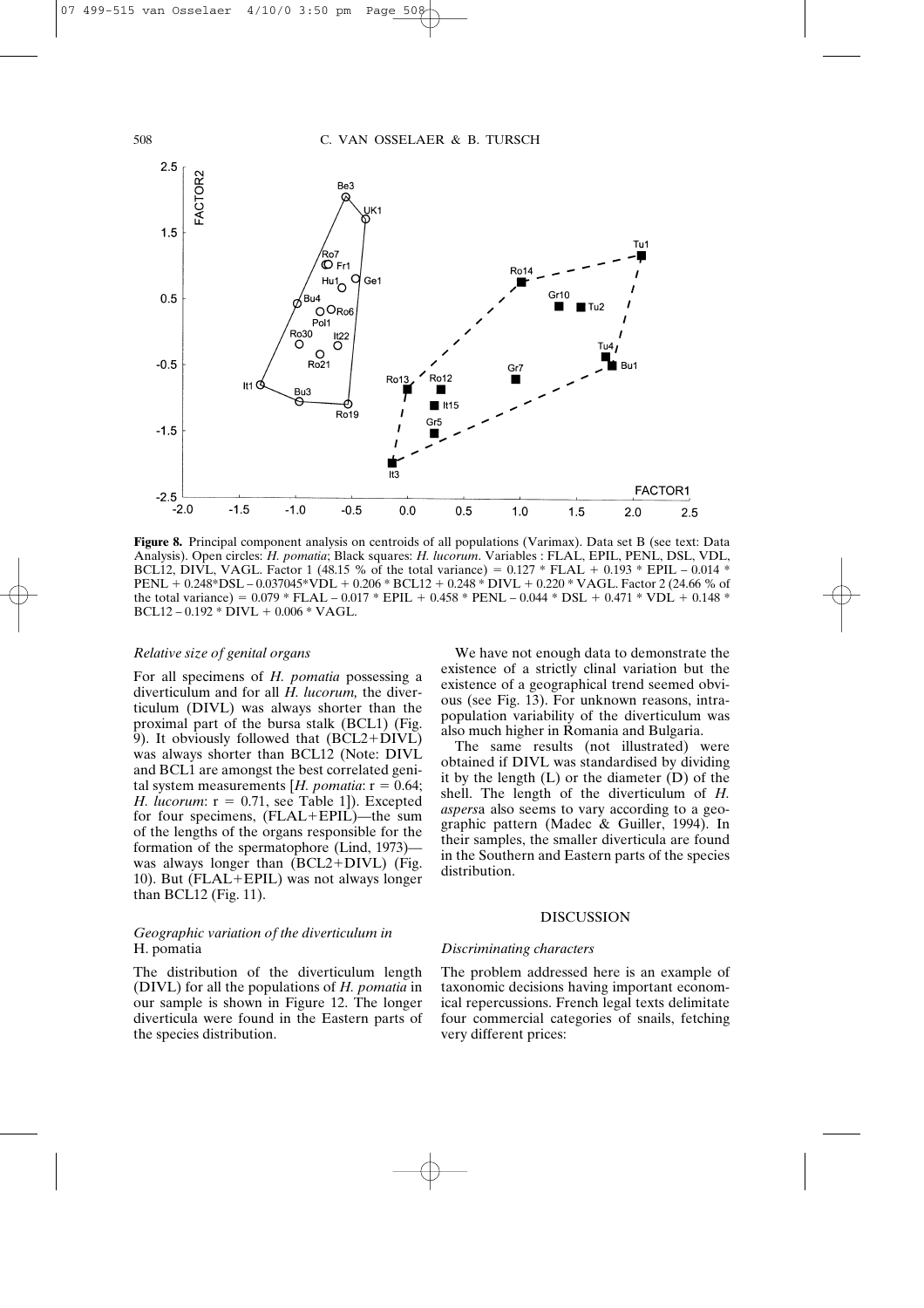

**Figure 9.** Scatter diagram of BCL1 *vs*. DIVL. Open circles: *H. pomatia*, Black squares: *H. lucorum*. For all specimens DIVL is shorter than BCL1.

- 1/ *Helix pomatia* products ('escargot de Bourgogne').
- 2/ *Helix aspersa* products ('petit gris' et 'gros gris').
- 3/ other *Helix* species, notably *H. lucorum* ('escargot').
- 4/ various *Achatina* species, still posing many taxonomic problems ('escargot Achatine').

In practice, can these categories be safely recognised on samples of cooked and mutilated snail meat of uncertain origin?

Even if the problem is reduced to the discrimination of *H. pomatia* from *H. lucorum*, measurements of the genital system, although presenting statistically significant differences, do not allow unambiguous identification of specimens, with the exception of the specimens of *H. pomatia* that are devoid of diverticulum. Even with improved discriminant equations, far too many specimens remain of dubious status in the overlap zone.

The problem met by the controlling agencies is much worse than the one we encountered with the sample treated here. The majority of commercial *Helix* come from Eastern European countries and a significant proportion originate from Romania and Bulgaria (where the genitalia of the two species happen to be the less distinct). The commercialised products are often of mixed origin and may contain some others species, not easily discernible by non specialists (or even by specialists). The 'escargot' category is constituted mainly by *H. lucorum*, but may also contain other species such as *H. secernenda* Rossmässler, 1847 or *H. albescens* Rossmässler, 1839 (which could as well be mistaken in good faith for *H. pomatia*). It may also contain several other taxa of as yet questionable taxonomic status (see e.g. Chevallier, 1980).

Worse still, all specimens in our sample are adult snails, uncooked and submitted to identical treatment. Commercial lots are not limited to fully mature specimens. The presence of juvenile snails (*H. lucorum* with a smaller diverticulum) could increase the already sizeable overlap. Several factors are known to affect also the genital measurements (e.g. the retraction of the animal, see Emberton, 1989) and many companies have their own recipes for preparing and cooking the snails. The effects of such differences in processing are not known.

### *Variability*

Great intra-specific variability in phenotypes and/or in allele frequencies has frequently been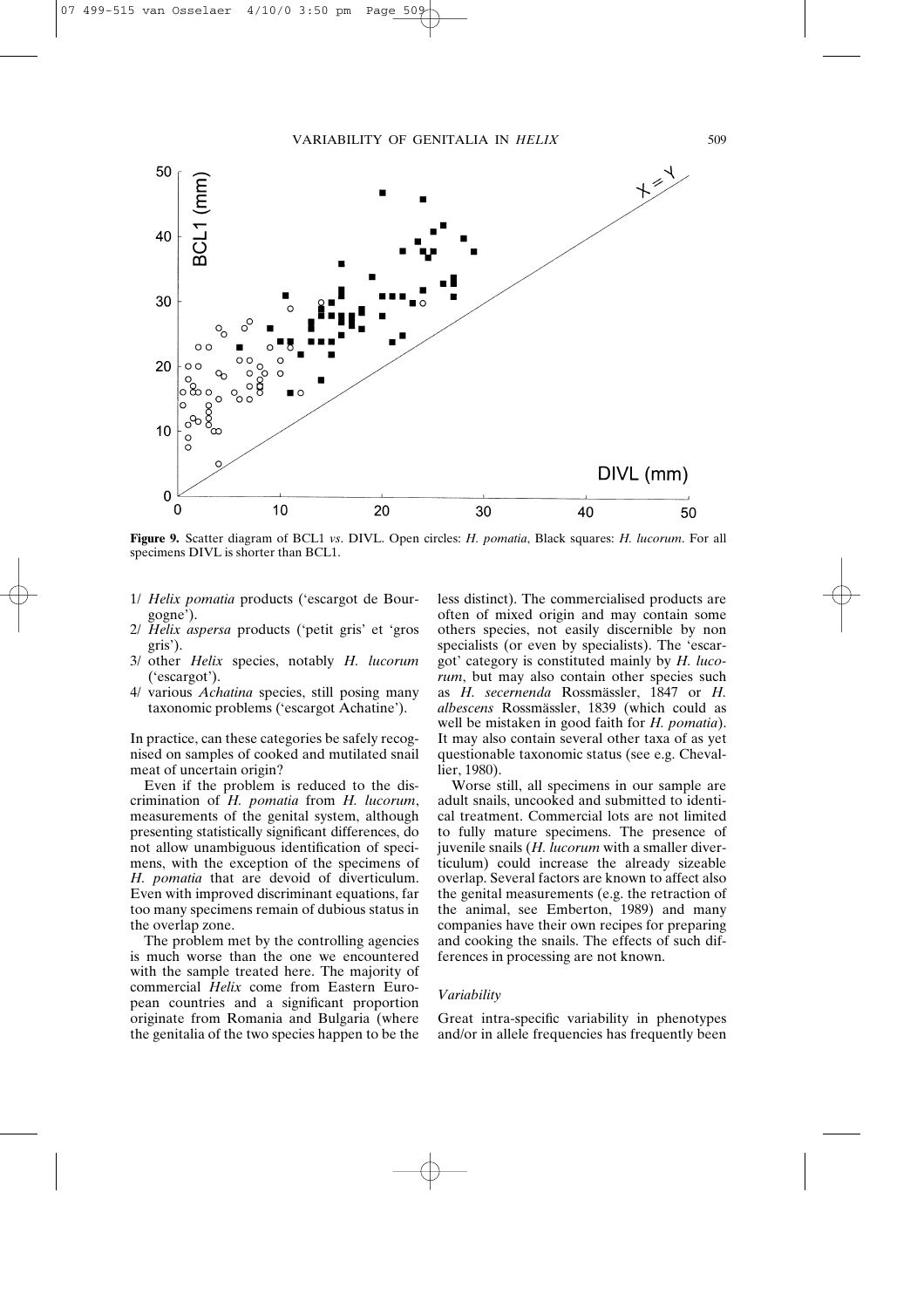

**Figure 10**. Scatter diagram of  $(BCL2 + DIVL)$  *vs.* (FLAL  $+ EPLL$ ). Open circles: *H. pomatia*, Black squares: *H. lucorum.* For nearly all specimens (FLAL  $+$  EPIL) is longer than (BCL2  $+$  DIVL).



**Figure 11.** Scatter diagram of BCL12 *vs*. (FLAL+EPIL). Open circles: *H. pomatia* specimens having a diverticulum, Grey circles: *H. pomatia* specimens devoid of diverticulum, Black squares: *H. lucorum*. (FLAL EPIL) is not always longer than BCL12.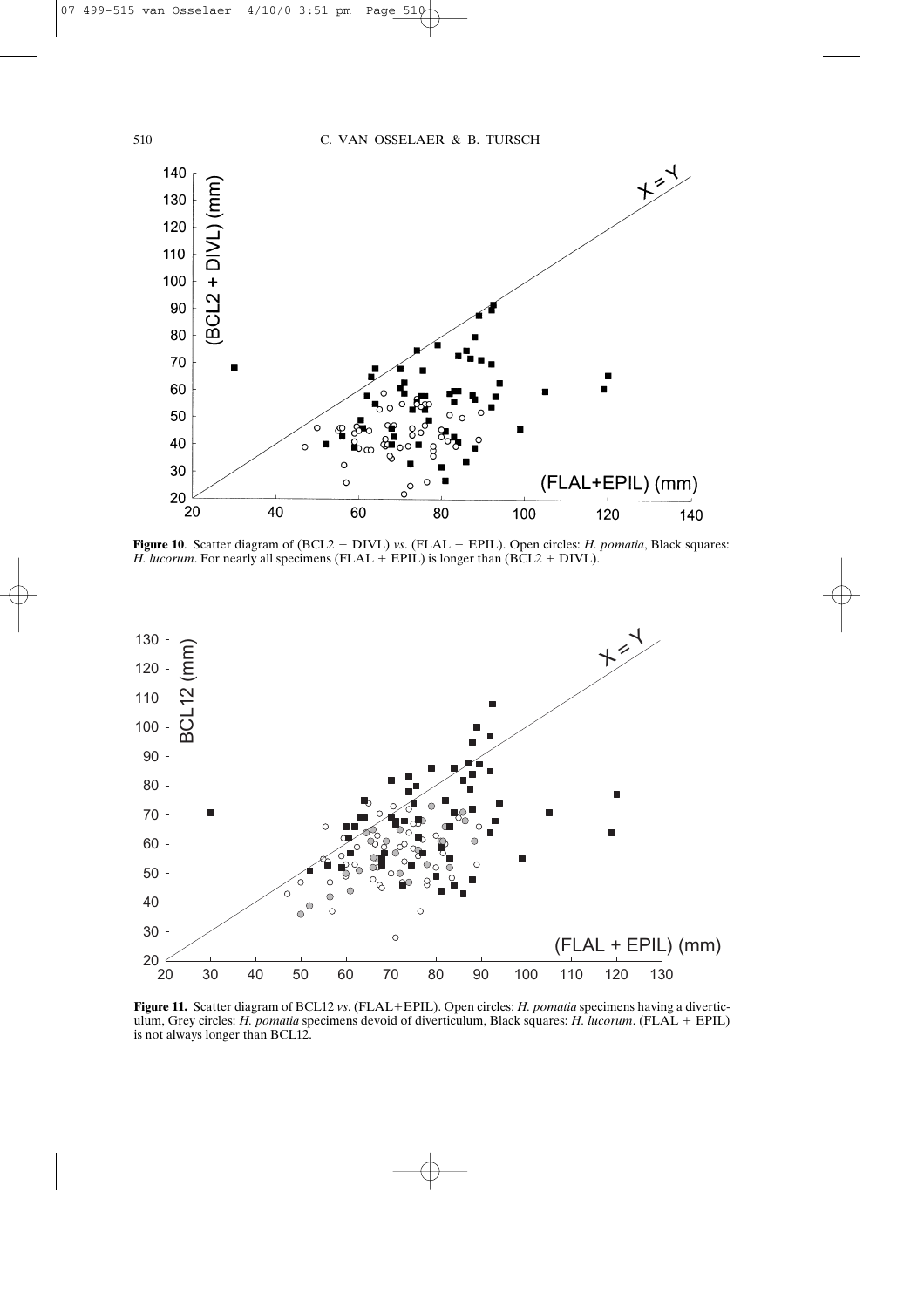

**Figure 12.** Distribution of the length of the diverticulum in the populations of *H. pomatia*, ordered along a fictional West-East axis.

reported in landsnails. It is even expected that appropriate sets of characters could completely differentiate populations of a same species (Mayr, 1969; Futuyma, 1986; Tursch, 1998) and it is probably the lack of investigations on the variability of the genitalia of *Helix* species (a shadow of 'typological thinking') that has led to the widespread confidence in the use of these organs to distinguish species (Hesse, 1920; Cesari, 1978; Chevallier, 1980; Grossu, 1983).

The data given here show the expected, important intra-population (see Fig. 7) and intra-specific variability of all the genital measurements (see Table 3). Their coefficients of variation are much greater (for both species) than those of the simple shell measurements  $(H. *ponential*. H: St. Dev. = 3.06 mm, CV = 7.89)$ %; D: St. Dev. = 2.66 mm,  $CV = 7.03$  %; *H*. *lucorum*: H: St. Dev. = 4.26 mm, CV = 11.22 %; D: St. Dev. =  $4.02$  mm, CV =  $9.98$  %).

Several papers have reported the high intraspecific variability of the genital organs of landsnails, even within populations (e.g. Backhuys, 1972 for *Theba pisana* Müller, 1774; Tomiyama, 1988 for *Satsuma tanegashimae* (Pilsbry); Outeiro, Mato, Riballo & Rodriguez, 1990 for *Cochlicopa* species; Madec & Guiller, 1994 for *H. aspersa*). This has led to reconsideration of the discriminating power of these characters (Outeiro *et al.*, 1990). Our data point to

the necessity of studying more specimens from more localities in order to (re)-evaluate the efficiency of the reproductive organs as taxonomic discriminants in the genus *Helix*.

# *Hypothesis on the utility of the diverticulum*

The name 'diverticulum' is unfortunate because it implies that the organ is an annex of the bursa stalk (which has phylogenetic implications), as it appears in some illustrations depicting the *Helix* genital system (Cesari, 1978; Grossu, 1983). In most cases, the diameter of the diverticulum is actually larger than the diameter of the upper part of the bursa stalk. That the diverticulum is the continuation of the lower part of the bursa duct is very well illustrated by Backhuys (1972), Schileyko (1978), or Varga (1989) and corresponds to our own observations. It is better interpreted as a blind-ended tube (Lawrence, 1995).

The spermatozoa of *H. pomatia* are stored in the head of the spermatophore, in a state of temporary inactivation, during transfer into the vagina of the partner (Lind ,1973). The spermatophore is then pushed up into the bursa stalk, which is the continuation of the vagina (not of the oviduct). Lind (1973) demonstrated that the spermatozoa start leaving the intact spermatophore shortly after reactivation. They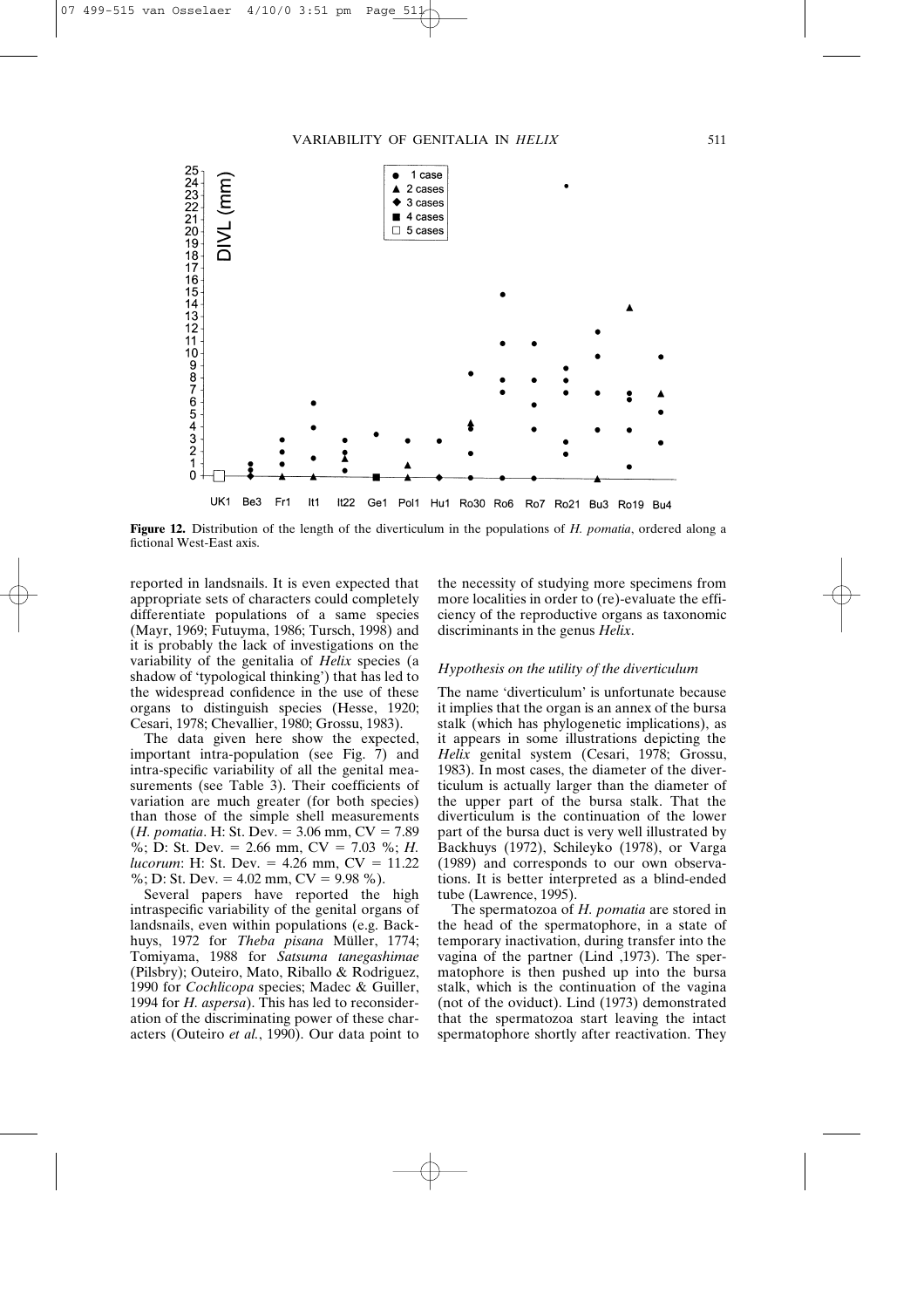

**Figure 13.** *H. pomatia* samples: distribution of the intra-population variability of DIVL. Data on Copenhagen specimens are from Lind (1973).

escape partly through the tail, partly through the base of the tail but never through the anterior part of the spermatophore. The bursa stalk has strong upward peristaltic motions, leading the contents of the stalk towards the bursa copulatrix where it is destroyed.

In Helicidae, the bursa copulatrix should preferably be called the *gametolytic gland* (Giusti & Andreini, 1988) as it has been shown to digest its content, i.e. excess of auto-sperm, allosperm, spermatophore and parasites (Lind, 1973; Giusti & Andreini, 1988). It is not a storage area as implied by terms such as 'spermatheca' or 'receptaculum seminis', used by several authors (e.g. Miller, 1972; Grossu, 1983; Guerrucci *et al.,* 1988). The stalked pouch, which may primitively have functioned purely as a bursa copulatrix, has become less specific in its function in several gastropods taxa (Bayne, 1974). A terminology based solely on functional relationships cannot be entirely consistent

between taxa when homologous structures have altered their function in the course of evolution (Bayne, 1974). The vaguer but familiar term '*bursa copulatrix*' will be widely used here, to follow common usage.

The excellent work of Lind (1973) leads to the conclusion that the spermatophore of *Helix pomatia* is not needed for sperm protection but is absolutely necessary for allowing some of the spermatozoa to escape from the bursa stalk. The particular shape (canal) of the spermatophore tail establishes a connection between the spermatophore body (initially containing the transferred sperm) and the entrance of the oviduct.

The longer the part of the spermatophore's tail that is not rapidly inserted in the bursa stalk, the greater the probability (in terms of time and/or numbers) of having spermatozoa escape destruction in the gametolytic gland and migrate to the oviduct. There are two ways of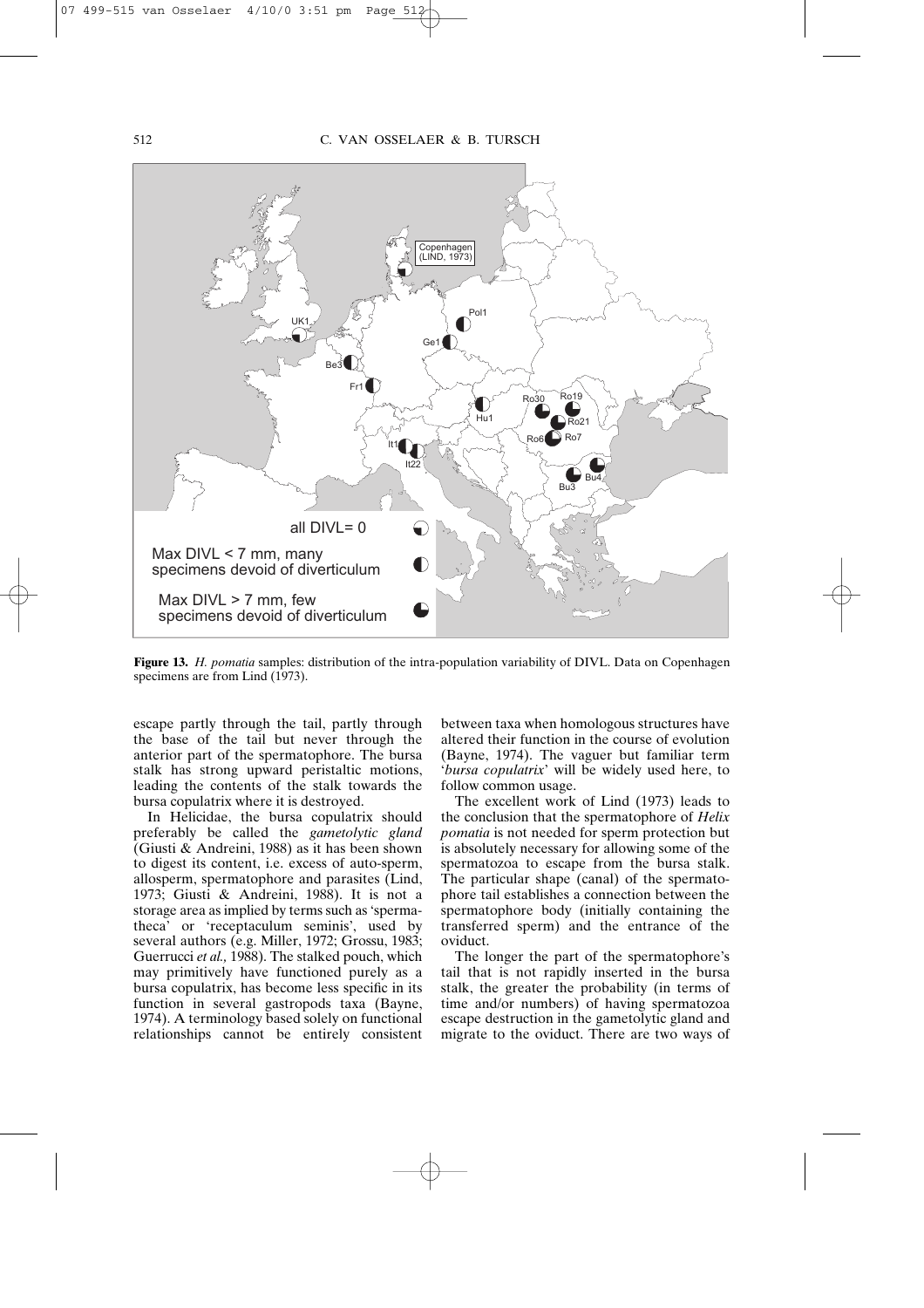achieving this: one is to increase the length of the spermatophore, the other is to shorten the organs in which it is engulfed.

After being inserted into the distal part of the bursa stalk (Fig. 1, BL2), the spermatophore always penetrates into the diverticulum (Fig. 1, D) when this is present (for Helicoidea, see Schileyko, 1978; for *Arianta arbustorum*, see Hofmann, 1923 cited by Lind, 1973). In the absence of a diverticulum, the spermatophore can only continue to migrate into the bursa stalk. As the diverticulum (DIVL) is always shorter than the proximal part of the bursa stalk (Fig. 1, BCL1) (see Fig. 9), we suggest that the diverticulum could serve to increase the probability of efficient spermatozoa transfer by lengthening the portion of the spermatophore's tail protruding from the stalk. Several indications seem to favour this hypothesis.

The above comparisons of the size of organs were made within individual specimens. But *Helix* are cross-fertilising animals, so it would be more relevant to compare the length of the spermatophore to that of the receiving organs  $(i.e. BCL12 or BCL2 + DIVL)$  for all possible mating pairs in each of the sampled populations.

As a first approximation, the length of the spermatophore can be taken to be  $(FLAL +$ EPIL) (see Lind, 1973). This is the sum of the lengths of the epiphallus (responsible for the formation of the head, the neck and the body of the spermatophore, see Lind, 1973) and the flagellum (responsible for the formation of the tail, see Lind, 1973).

*H. pomatia.*—In our sample of *H. pomatia*, there are 340 possibilities  $\text{Sum}_{i}(n_i) * (n_i-1)$ , *i* stands for populations] of intrapopulation sperm transfer. (FLAL  $+$  EPIL) of the potentially 'giving' partner is not longer than BCL12 of the potentially 'receiving' partner in only 93 (27.35%) of the 340 cases.

One could now have an indication of the influence of the diverticulum by comparing  $(FLAL + EPIL)$  to BCL12 (for the combinations involving 'receiving' partners without diverticulum)  $\rho r$  to BCL2 + DIVL (for the combinations involving receiving partners with diverticulum). In only 26 cases (7.65%) is (FLAL EPIL) of the 'giving' partner not longer than (BCL2 + DIVL) <u>or</u> BCL12 of the 'receiving' partner. Thus the presence of the diverticulum—accounted for by replacing BCL12 by  $(BCL2 + DIVL)$ —increases the probability of the spermatophore being longer than the organs in which it is received.

7.65% is probably still too high a figure

because the length of the spermatophore may have been underestimated. Indeed, Lind (1973: 55) reported that the length of the spermatophore tail is actually longer (by a factor 1.22) than the flagellum in which it is formed. Based on the data of Lind (1973: 55), the mean length of the spermatophore could be evaluated as  $([1.22*FLAL] + EPIL)$ . In this second, refined approximation, only 16 cases (i.e. 4.71 %) still have  $(1.22*FLAL)$  + EPIL not longer than BCL12, while all of the 340 cases have  $([1.22*FLAL] + EPIL)$  longer than BCL2 + DIVL *or* BCL12.

*H. lucorum.—*In our samples of *H. lucorum*, there are 224 possibilities of intrapopulation sperm transfer. In 168 (75.00 %) cases (FLAL EPIL) of the 'giving' partner is not longer than BCL12 of the 'receiving' partner (all specimens of this species have a diverticulum).

If one compares (FLAL  $+$  EPIL) to BCL2  $+$ DIVL, in only 42 cases (18.75 %) (FLAL EPIL) of the 'giving' partner is not longer than  $(BCL2 + DIVL)$  of the 'receiving' partner. Here also the presence of the diverticulum, accounted for by replacing BCL12 by  $(BCL2 +$ DIVL), could increase the probability of the spermatophore being longer than the organs in which it is received. No data allow a second approximation of the spermatophore length for this species.

*H. pomatia* **without diverticulum.**—If the diverticulum is, in both species, so useful, what happens with the many specimens of *H. pomatia* in which the diverticulum is absent or so reduced as to be useless ? If our hypothesis is correct, the absence (or extreme reduction) of the diverticulum should be compensated, for instance by shortening BCL12 of the specimens without a diverticulum or by increasing the length of the spermatophore of all specimens.

11 of the populations studied here include specimens lacking a diverticulum. For every population, the BCL12 of the specimens lacking the diverticulum is always less than (1.22\*  $FLAL$ ) +  $EPIL$  of all the specimens, suggesting that the absence of diverticulum appears to be compensated for by a reduction of BCL12. No statistical test could be however performed, as each of the samples was too small.

The above observations are in agreement with the generalisation of Schileyko (1978, translated by Y. Kantor): '. . . it is possible to say that in species with long diverticulum, the long flagellum is always present, but not all species with long flagellum are obliged to have the diverticulum of the corresponding length'. The relative sizes of the spermatophore (and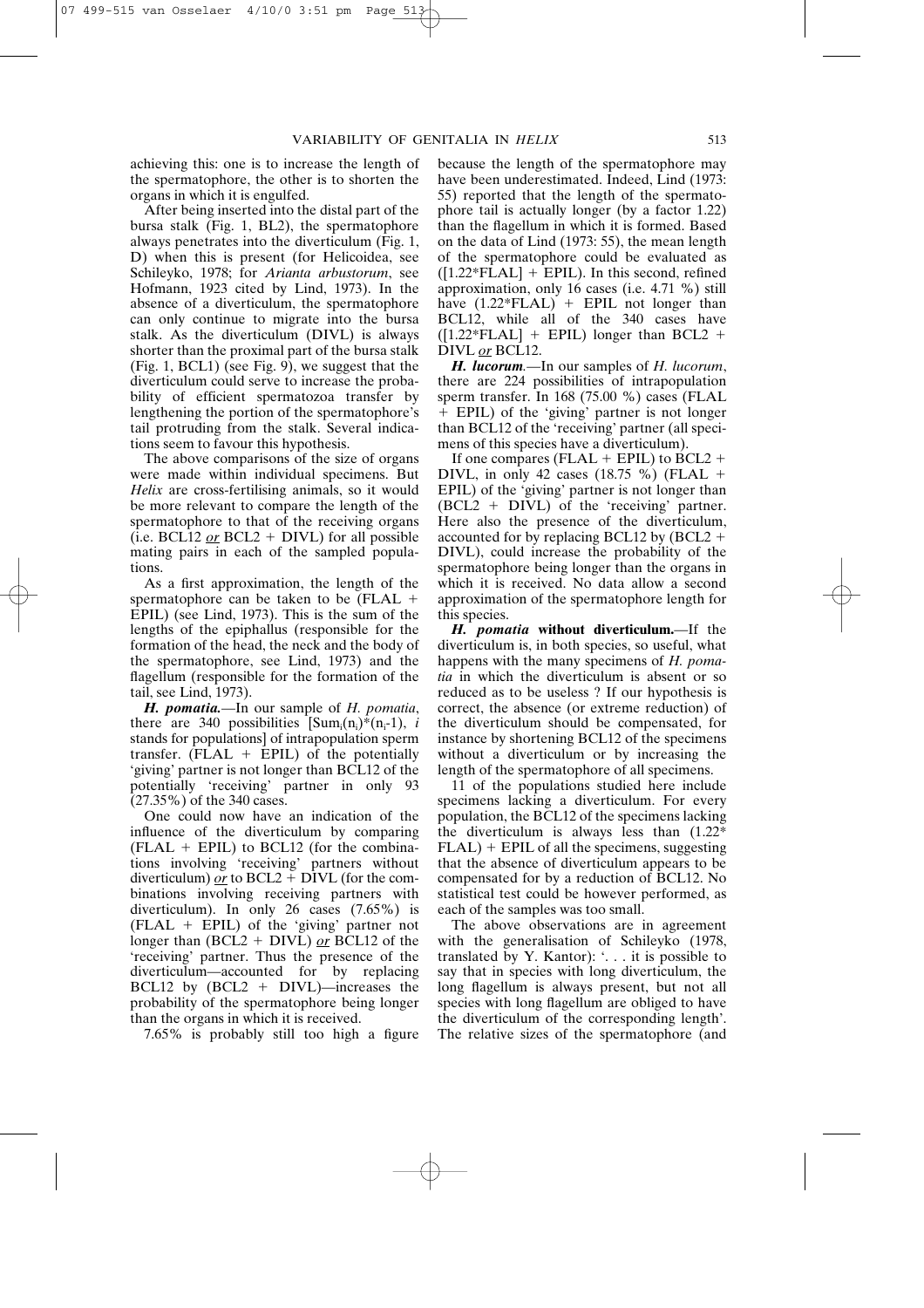hence the flagellum and the epiphallus), the bursa stalk and the diverticulum could act as a barrier to successful reproduction between individuals if the spermatophore was the 'wrong' size for the recipient organs (Lace, 1992).

The lack of important correlations between genital characters and shell size (see Results: Correlations) seems also to suggest that breeding would not be prevented between animals of different shell sizes.

Our interpretation is not necessarily valid for other species because a spermatophore is not always present, and other kinds of sperm transfer can exist.

#### ACKNOWLEDGMENTS

We are grateful to Mr. F. Cherot for continuous constructive criticism and suggestions. We are much indebted to Dr. Th. Backlejau, Dr. Y. Kantor, Mr. O. Missa and Dr. A. Schileyko for helpful suggestions and for correcting the manuscript. We thank Dr. Y. Kantor for the translation of Russian texts and Dr. J. Chatfield (United Kingdom) for helping us to find the British specimens.

This work was supported by a grant of the Université Libre de Bruxelles and by Floridienne Chimie, S.A. (Belgium).

# **REFERENCES**

- ADAM, W. 1960. *Faune de Belgique. Mollusques. Tome I. Mollusques terrestres et dulcicoles.* Patrimoine de l'Institut royal des Sciences naturelles de Belgique, Bruxelles.
- BACKHUYS, W. 1972. Notes on *Theba pisana ustulata* (Lowe, 1852), the land-snail of the Salvages Islands. *Basteria*, **36**: 117-129.
- BAYNE, C.J. 1974. Physiology of the Pulmonate reproductive tract: location of spermatozoa in isolated, self-fertilizing Succinid snails. *Veliger*, **16**: 169-175.
- BITON, M. 1992. Determination des différents critères permettant la differenciation entre les chairs d'escargots comestibles. *Centre Technique de la Conservation des Produits agricoles. Information Technique,* **94**.
- BRIDE, J. & GOMOT, L. 1991. Asynchronisme du développement du tractus génital de l'escargot *Helix aspersa* pendant la croissance et la reproduction. *Reproduction, Nutrition, Development*, **31**: 81- 96.
- CESARI, P. 1978. La malacofauna del territorio italiano. 1° Contributo: il genere *Helix*. *Conchiglie*, **14**: 35-90.
- CHEVALLIER, H. 1980. Les escargots du genre *Helix* commercialisés en France. *Haliotis*, **10**: 11-23.
- EMBERTON, K.C. 1985. Seasonal changes in the reproductive gross anatomy of the land snail *Tridopsis tridentata tridentata* (Pulmonata: Polygyridae). *Malacologia*, **26**: 225-239.
- GIUSTI, F. & ANDREINI, S. 1988. Morphological and ethological aspects of mating in two species of the family Helicidae (Gastropoda Pulmonata): *Theba pisana* (Müller) and *Helix aperta* Born. *Monitore Zoologico Italiano*, **22**: 331-363.
- GROSSU, A.V. 1983. *Gastropoda Romaniae. Ordo Stylommatophora*. Editura Litera, Bucarest.
- HESSE, P. 1920. Genus *Helix*. In: *Iconographie der Europaischen Land & Süsswasser Mollusken* (Rossmässler), **23**: 115-229, pl. 647-660.
- JOHNSON, R. A. & WICHERN, D. W. 1988. *Applied multivariate statistical analysis*. Prentice Hall Int., Inc. Englewood Cliffs, New Jersey.
- KOHN, A.J. & RIGGS, A.C. 1975. Morphometry of the *Conus* shell. *Systematic Zoology*, **24**: 346-359.
- LACE, L.A. 1992. Variation in the genitalia of the land snail *Heterostoma paupercula* (Lowe, 1831)(Helicidae) in Madeira. *Biological Journal of the Linnean Society*, **46**: 115-129.
- LAWRENCE, E. 1995. Henderson's dictionary of biological terms (11th edition). Longmann Singapore publishers, Singapore.
- LIND, H. 1973. The functional significance of the spermatophore and the fate of spermatozoa in the genital tract of *Helix pomatia* (Gastropoda): Stylommatophora). *Journal of Zoology (London)*, **169**: 39-64.
- MADEC, L. & GUILLER, A. 1993. Observations on distal genitalia and mating activity in three conchologically distinct forms of the land snail *Helix aspersa* Müller. *Journal of Molluscan Studies*, **59**: 455-460.
- MADEC, L. & GUILLER, A. 1994 Geographic variation of distal genitalia in the landsnail *Helix aspersa* (Mollusca: Gastropoda). *Journal of Zoology (London)*, **233**: 215-231.
- MARCOS, P. 1992. Seasonal variation in the reproductive organs of two populations of *Caracolus caracolla* (Linné) (Pulmonata: Camaenidae) in Puerto Rico. *Veliger*, **35**: 347-357.
- MILLER, W.B. 1972. *Greggelix*, a new genus of autochthonous land snails (Helminthoglyptidae) from Baja California. *Nautilus*, **85**: 128-135.
- NERVA, C. 1987. Contrôle de conformité et critères de diagnose d'espèce des escargots sur le marché français. *Thèse Docteur Vétérinaire, Université Claude Bernard de Lyon,* Lyon.
- SCHILEYKO, A.A. 1978. Nazemnye Molljuski Nadsemejstva Helicoidea. Fauna SSSR, Molljuski, III (6) (Helicoidea). *Zoologicheskji Institut, Akademija nauk SSSR, novaya serija*, **117**: 360 pp. (in Russian).
- SCHILEYKO, A.A., BAMINGER, H. & STATTMANN, H. 1997. On the variability of the distal genital tract of *Cylindricus obtusus* (Draparnaud, 1805) (Gastropoda: Helicidae). *Annalen des Naturhistorischen Museums in Wien, Serie B* **99**: 535-538.
- SOLEM, A. & CHRISTENSEN, C. 1984. Camaenid land snails reproductive cycle and growth patterns in semiarid areas of North-Western Australia. *Australian Journal of Zoology*, **32**:471-491.
- TOMIYAMA, K. 1988. Studies on the intraspecific variation in a land snail, *Satsuma tanegashimae* (Pilsbry) (Stylommatophora : Camaenidae)—II. Variation of genital system structure. *Venus*, **47**: 95-103.